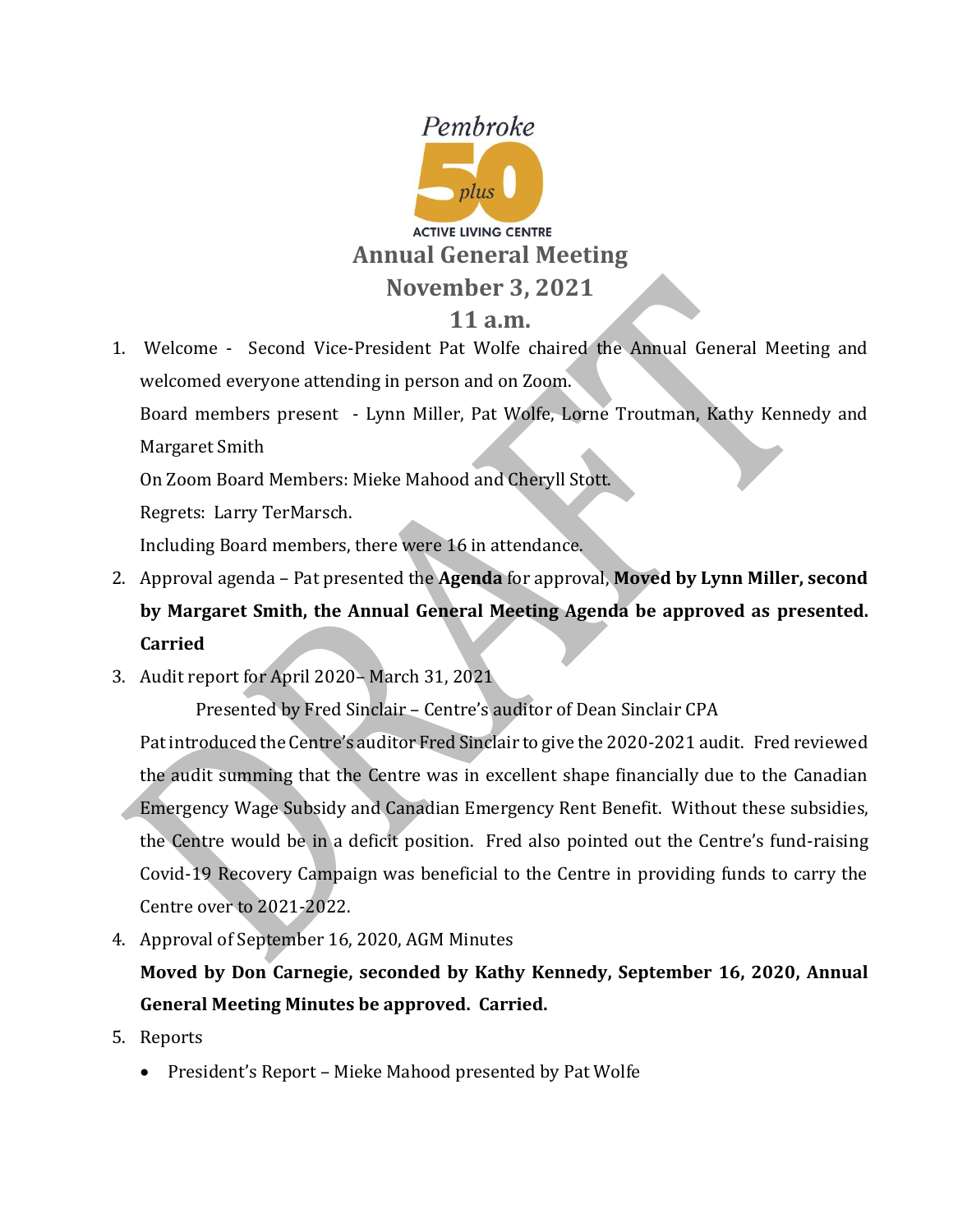The Centre has experienced a challenging year, beginning with the decision to close the Centre on Monday, March 16, the day before the provincial order on March 17, due to the unprecedented COVID-19 pandemic. As a result, classes, new and regular activities, special programs, i.e., cooking classes, were cancelled along with major fund-raising events – Trivia Night in the Valley, Annual Garage Sale and Victoria's Christmas Tea.

The Centre had to adapt delivering programs virtually by Zoom and phone through the Senior Centres Without Walls programming. The Board and Committee Meetings met over Zoom to continue working behind the scenes. Although it seemed the world was on pause, it did not hold for the Centre's board members or work from behind the scenes as it continued throughout the year.

Without in-person attendance, the revenue generated from daily activity fees and membership was considerably less and created a worry. The Centre had taken proactive measures to help lessen the financial burdens. Arlene Ling, our office manager, was laid off in April and went on the Canadian Emergency Relief Benefit. Under this benefit, Arlene was able to work only 12 hours/week. In July, when the Centre was deemed eligible for the Canadian Emergency Wage Subsidy, Arlene discontinued CERB and returned to full-time hours, primarily working from home. In addition, the Centre's cleaning contractors Ruth and Garth Alberts agreed in April 2020 to put their contract on hold till the Centre resumed regular hours with scheduled in-person activities and programs. In July of 2021, Ruth and Garth gave in their retirement notice. We are in the process of hiring a replacement. The Centre also received the Canadian Emergency Rent Subsidy, which provided financial relief when revenues were down. Finally, the Fund-Raising Committee initiated two campaigns. First, volunteers phoned members to show their support to the Centre by renewing their membership. The second initiative was the "COVID-19 Recovery Campaign." A big thank you to everyone who positively responded to these requests.

After April 2020, Connie Daiken, Chronic Disease Prevention and Management RN and Certified Diabetes Educator of the West Champlain Family Health Team (WCFHT), shared YouTube exercise videos she developed with our members to keep seniors active during COVID. With this partnership, the Centre initiated Senior Active Fit classes on Monday, Wednesday, Thursday and Friday for the Centre's members and clientele of WCFHT. Connie and Centre's Certified Fitness Instructors led these classes. In addition, virtual courses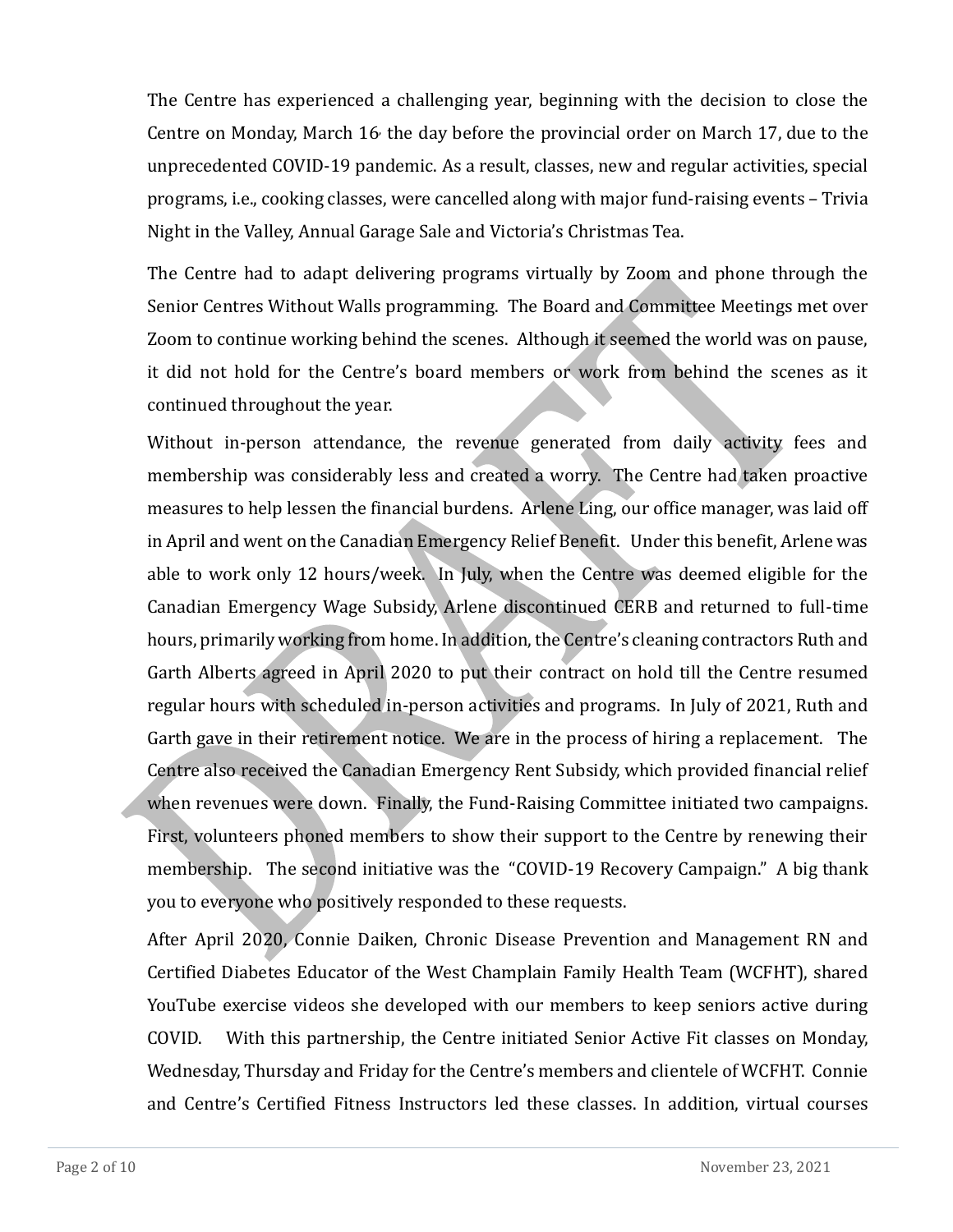opened up participation to those immune-compromised and not comfortable attending in a group setting. The Centre has now three qualified Senior Fitness Instructors in addition to Connie, who provide daily classes. Participation has shown to have great results keeping in line with our goal to keep everyone active.

The Centre re-opened September 14, 2020, with reduced hours from 9 a.m. – 12 noon, Monday to Friday. The reinstatement of programming was cautious. Social distancing protocols were put in place to allow limited in-person activities on a pre-registration basis, in a controlled setting observing the Renfrew County District Health Unit COVID-19 guidelines. The Book Club went virtual, with monthly meetings via Zoom. The Centre introduced new programs, Tuesday Low Impact and Beginner Tai Chi. Let's Get Fit-a-Bit began their weekly activity in mid-November.

The Centre began "Social Inclusion through Social Prescription Rx (SITS Rx). Participating in social activities can have a positive effect on their health and well-being. In addition, social prescribing makes it easier for people to connect them to the Pembroke 50+ Active Living Centre on their primary health care provider's recommendation (social prescription). After the Centre receives a prescription from a health care provider, a Volunteer Link Ambassador (VLA) will contact them and help to connect the older adult to programs and services. The Project lead is from the Older Adults Centres Association of Ontario (OACAO) with a New Horizon Seniors Program grant funding.

The Centre applied and received funding from the New Horizon Seniors Program Grant. With funds from this grant, the Centre developed a logo, purchased and installed an outdoor electronic sign. Both items were a great addition in marketing the Centre to the public. Also included was the purchase of a laptop computer to aid in the streaming of Zoom programming.

In addition to the provincial Senior Active Living Centre Regular Maintenance Grant, the Centre received an \$11,314.00 Special Grant to upgrade the photocopier, purchase video equipment for better quality and capabilities for Zoom programming.

The Centre installed video doorbells/intercoms as a preventative measure to prevent loitering and controls access for the safety of our members, volunteers and staff.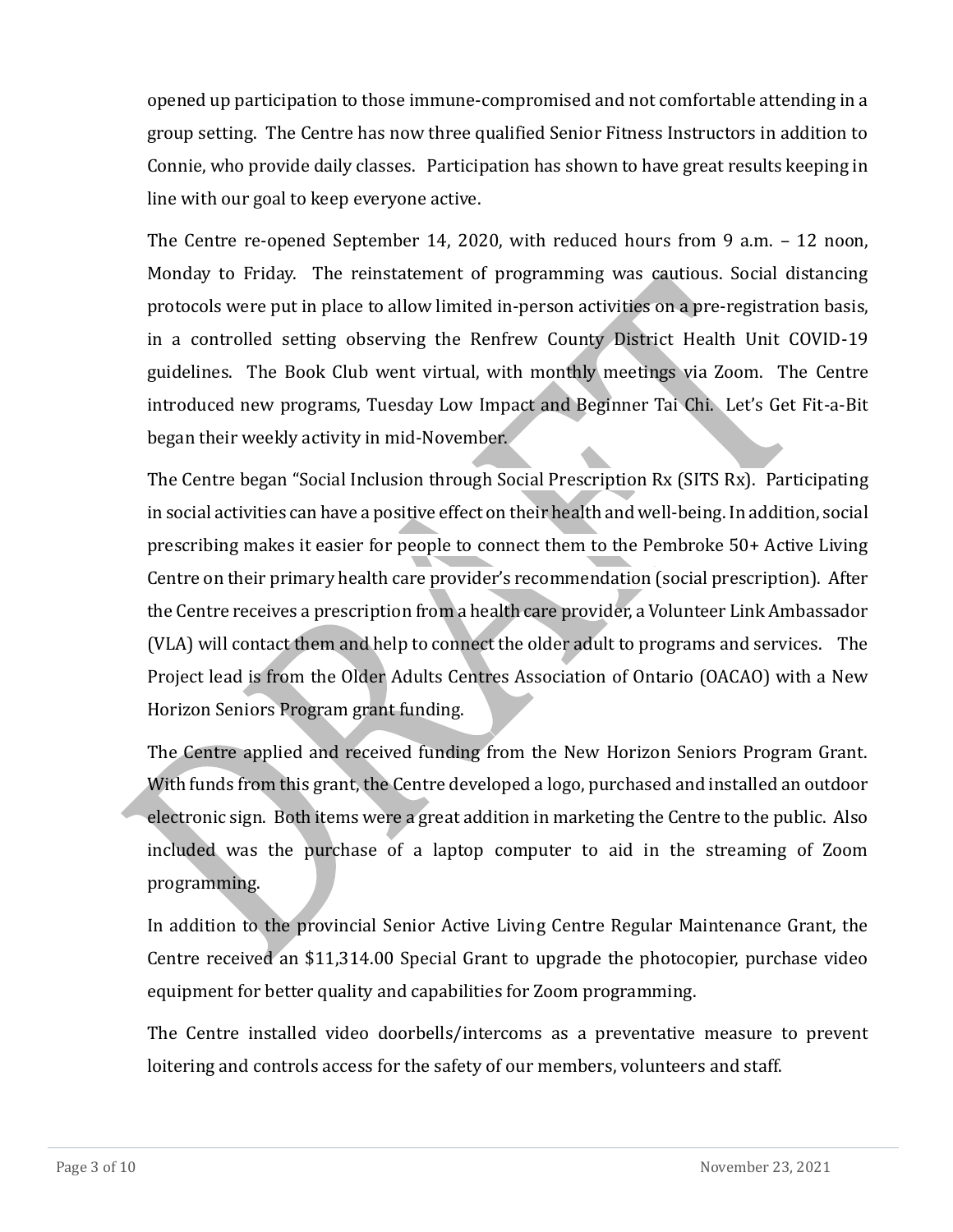The Strategic Partnership financial support of \$8400 from the City has proven beneficial to the operation and continuation of programs at the Centre. Therefore, the Centre has renewed this partnership for another three-year term effective January 2021. After a request to City Council, City Council granted an additional one-time \$3100.00 payment as a COVID financial relief. In addition, the Centre submits an annual report to the City on the Centre's activities and programs.

In January 2021, the Province issued another stay at home order and consequently, the Centre was again closed. However, the Exercise program continued via Zoom with only the instructors in house. Unfortunately, due to the lockdown, all in-person programming again was put on hold.

The Centre continues to work with our community partners. As mentioned before, the Strategic Partnership with the City supports programming, and Chartwell continues to sponsor the Centre's monthly newsletter. As well, we continue to partner with Metro participating in the receipt program. The Centre has also established a new community partnership with Cogeco Your TV. Monday to Saturday at 9 a.m. and 11 a.m., our exercise programming is televised under 50+ Active Living. We are exploring different ideas in the programming to share with the community. Both YOUR TV and the Centre has received positive comments on this partnership.

I want to thank everyone for the continued moral and financial support you provided during this unprecedented year.

### • Finance & Advocacy Committee –Kathy Kennedy

### **What do we do?**

We develop, prioritize, plan and monitor future needs of the Centre, including revenue, partnerships, property space, membership, programs, education, safe practices, community profile and volunteer recruitment/development. Our objective is to raise community awareness of the Centre and increase our memberships. We support the work of the Board of directors with all our actions having board approval. This Committee actively responds to all board requests and often proactively brings new issues to the Board for action. We assist Sub-Committees, including membership, volunteer, grant and our NEW fund-raising Committee, with an F&A member in attendance to support and enhance communication between the Board of directors and sub-committees.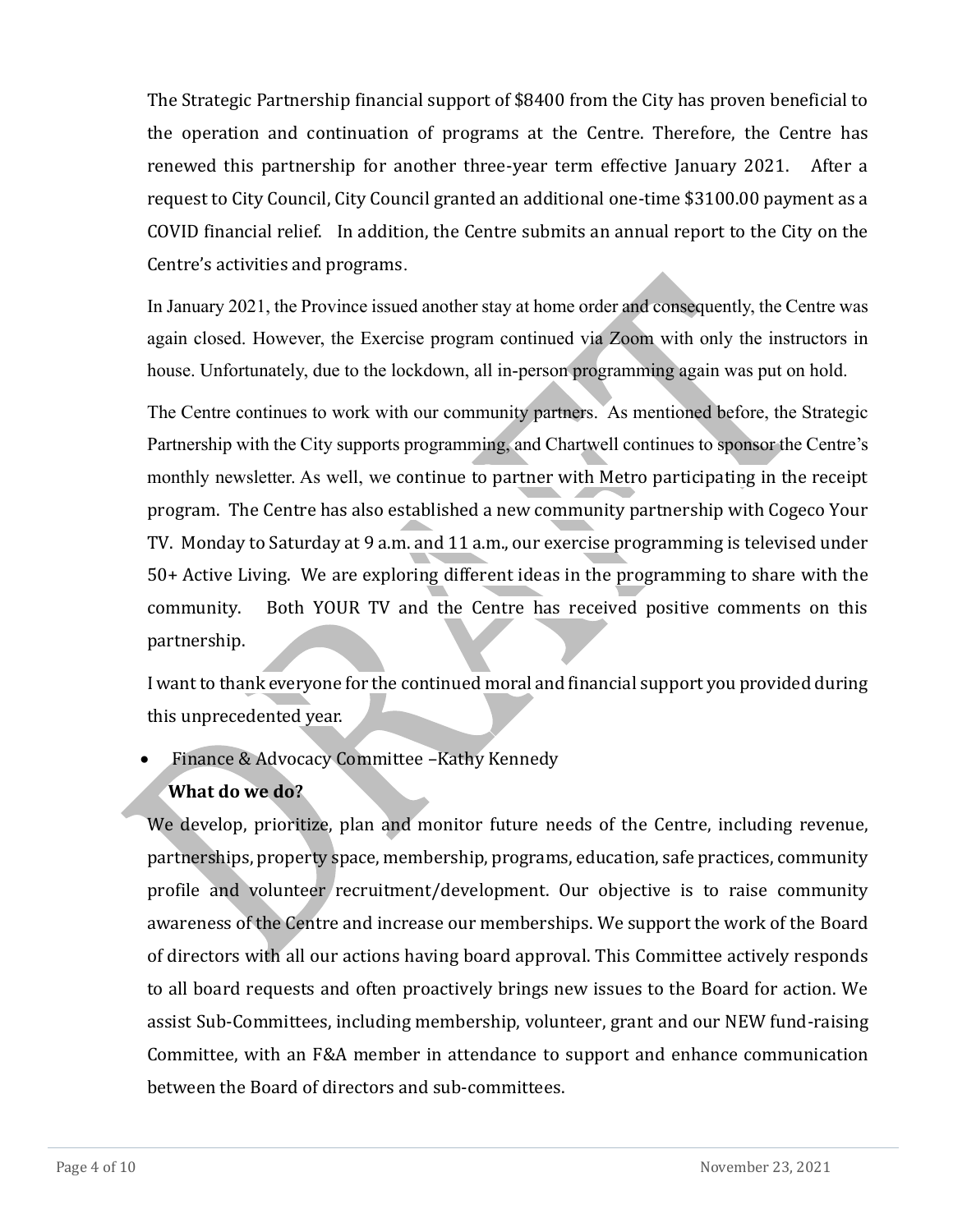- **2020-2021 Committee Highlights**  Kathy noted meeting notes are available in the office for anyone wishing to read.
- Due to Covid-19 restrictions and lockdowns, committee meetings encountered many hardships and barriers as we identified and supported the priority needs of the Centre. Our established work plan would now have to be re-prioritized as things suddenly changed in March. Working within this very **uncertain environment** made it difficult for committee volunteers to do business as normal! **We joined together** and combined committees to focus on the **Board's key priorities to ensure the Centre would remain a vital community resource and** find the required revenue to enable us to go forward successfully. **Staying active** and having **community awareness** was essential to survive the many challenges that Covid dealt us successfully. Not having in-person meetings and learning the ins and outs of video meetings presented an unforeseen hardship that got us off to a slow start this year; however, we could continue our meetings over Zoom by midyear. We learned a lot, and by the end of this fiscal year, we were well on our way to establishing new ways of doing business. Maintaining and forming **new community partnerships** was vital for us. We were delighted to have the opportunity to develop a new partnership with COGECO Community TV, thus enabling us to be more visible both in the community and our members. We reached out to our previous partners and supporters to allow us to move ahead during a lockdown. We could research and develop a local SCWW program that enabled us to provide our first lockdown program and offer an alternative to in-person programming early in the lockdown. Throughout the closure, the Committee was a resource for property and security requirements by providing relevant recommendations. **Thank you** to all the outstanding leadership and committee volunteers who readjusted and stuck with it by joining together in actual **teamwork** as we all wanted to be open for business!!!
- **Membership Committee:** This Committee met in May over zoom and then joined the fund-raising Committee in October. Due to the restraints of Covid and the Centre's lockdown, committee members reviewed and readjusted their work plan. Out of necessity, this combined Committee worked very well as it allowed for easier information flow and the sharing of great ideas. In addition, we found ourselves with a shortage of committee volunteers, so combining committees was the perfect solution! The one thing we missed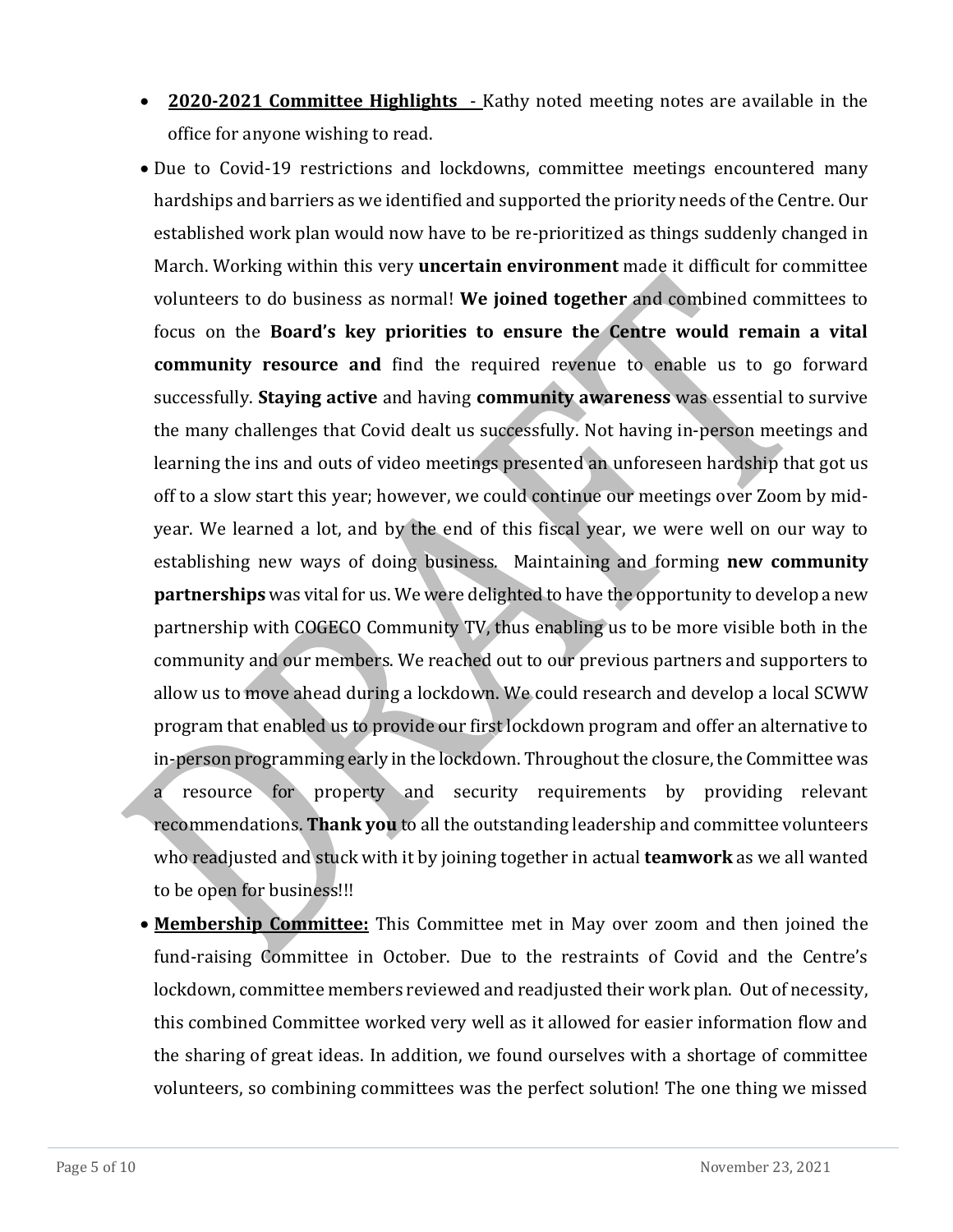by not having our in-person committee meetings were the goodies members brought in to share… oh, the good old days!

• **Fundraising Committee:** This Committee had its first meeting on October 28, 2020, at which time the Membership Committee teamed up with this newly formed group to find ways to ensure the Centre would not go broke because of Covid. We implemented a **Covid-**

**19 Fund-raising Recovery Plan** that included having a **Trivia Event** and a **Membership Donor** Mail **Campaign**. **Thank you** to all our members and community supporters who donated to this campaign and contributed towards supporting our goal of a balanced budget. **Summary:** It was a challenging year, but we **survived** by being open-minded, flexible and **working together!**

• **Grant Committee** – Pat Wolfe

Members: Mieke Mahood, Lorne Troutman, Larry TerMarsch, Cheryll Stott, Arlene Ling (resource), Pat Wolfe

The Grant Sub-committee is responsible for reviewing, writing and submitting grant applications under the direction of the Centre's Board of Directors. These submissions are over and above our ongoing financial applications and the special grant opportunities associated with that support.

## **Grants submitted in 2020-2021**

### **1. Emergency Community Support Fund - May 2020**

Funding source: Federal government but administered through local foundations. Our foundation was the United Way.

Amount requested: \$10,000.00

Result: Funding went to other social service organizations throughout Eastern Ontario.

### **2. New Horizons for Seniors – Flexibility Related to Covid 19 – June 2020**

Funding source: Federal government

Amount requested: \$14,000.00

Result: Approved for \$13,400:00. Purchased computer equipment, the outdoor digital sign, and promotional materials.

Several other grant opportunities arose in the following months, all of them related to mitigating Covid issues. We reviewed the criteria, scope, timeframes, reporting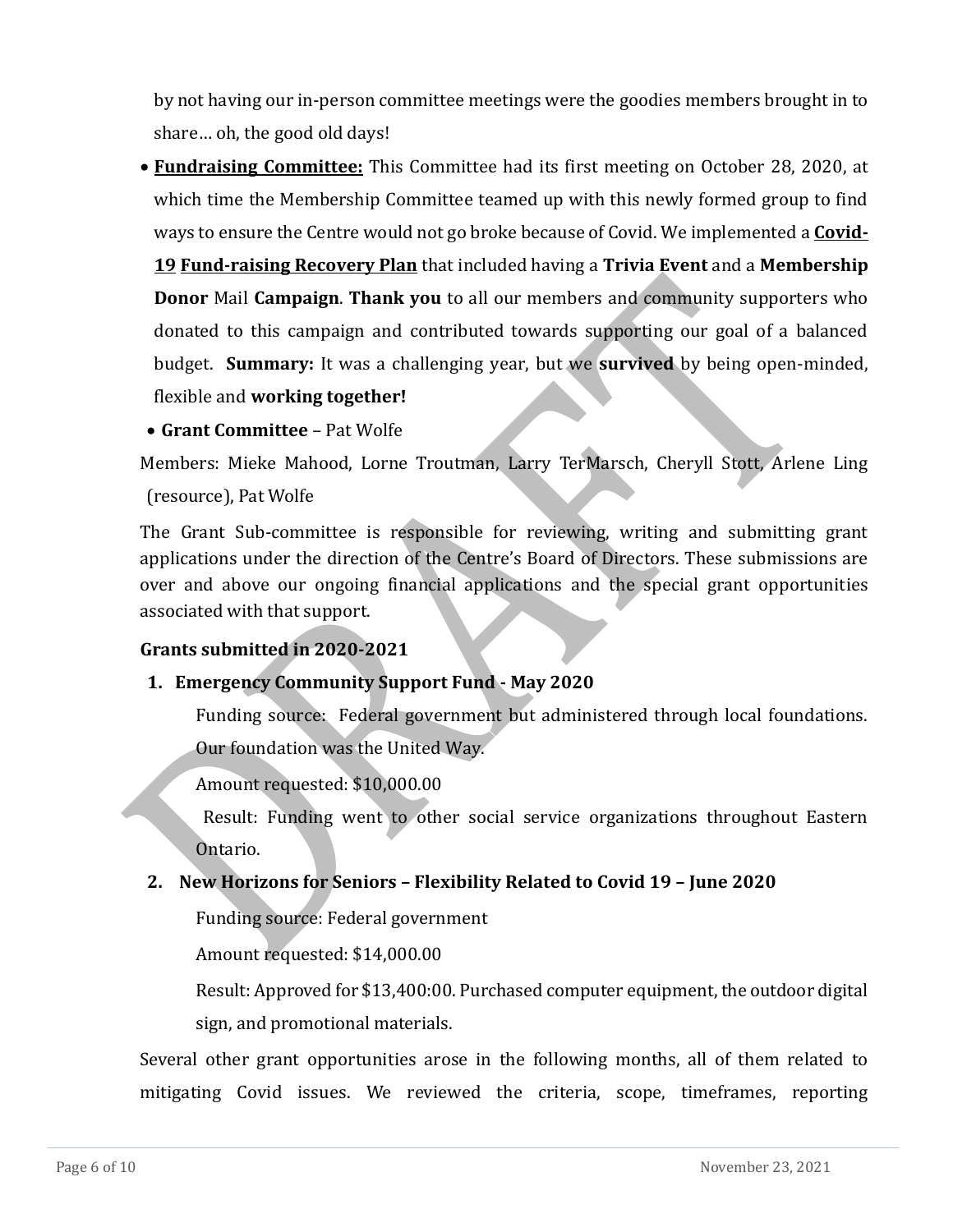commitments, staffing commitments, etc. and decided that we could not act on these opportunities. These included the following grants:

- Seniors' Community Grant Program July 2020
- Ontario Trillium Grant August 2020
- Canada Healthy Communities Initiative February 2021

Pat thanked the committee members for their patience and commitment to exploring unique funding options for our Centre. I would especially like to thank Arlene for all her assistance in reviewing and completing these applications.

• **Volunteer Committee** – Margaret Smith - The Volunteer committee is a subcommittee of the Finance and Advocacy Committee. Members Pamela Gaudette, Kathy Kennedy, Mieke Mahood, Deb Brown, Rose Smith, Giselle Romain and Madelene Dalton. The responsibilities of this Committee are to organize, develop and oversee the Center's Volunteer program.

Due to COVID restrictions, this Committee did not meet last year.

### • **Renfrew County & District Active Aging Network (RCDANN)** – Margaret Smith

This group meets quarterly in various locations throughout Renfrew County. They network to promote effective strategies to support a coordinated approach to the planning and delivering active living initiatives for older adults within Renfrew County. The Network's members include our host, the Renfrew County and District Health Unit, other SALC's, the United Way, Champlain LHIN, French Language Health Services, Pembroke Regional Hospital, Heart wise Exercise Programs (The Ottawa Hospital), Whitewater Bromley Community Centre, Algonquins of Pikwakanagan, Champlain Fall Prevention Strategy and Carmen Gould from the Ministry for Seniors and Accessibility.

This group holds a roundtable discussion and shares their initiatives and best practise. One of the fundamental goals of the Network is to ensure participation of the eight Seniors Active Living Centres (SALC's) in Renfrew County that promote active and healthy living.

Due to COVID restrictions, this group only met once last year primarily to check in, connect with everyone, find out what services were currently offered, and identify key challenges and issues that may require collective action.

## • **Statistics (showing program participation)** – Lynn Miller

The 2020\_2021 fiscal year has been challenging for the Centre. We have had to change the way we offer programs to our members, and many of us learned a lot more about video conferencing than we ever expected.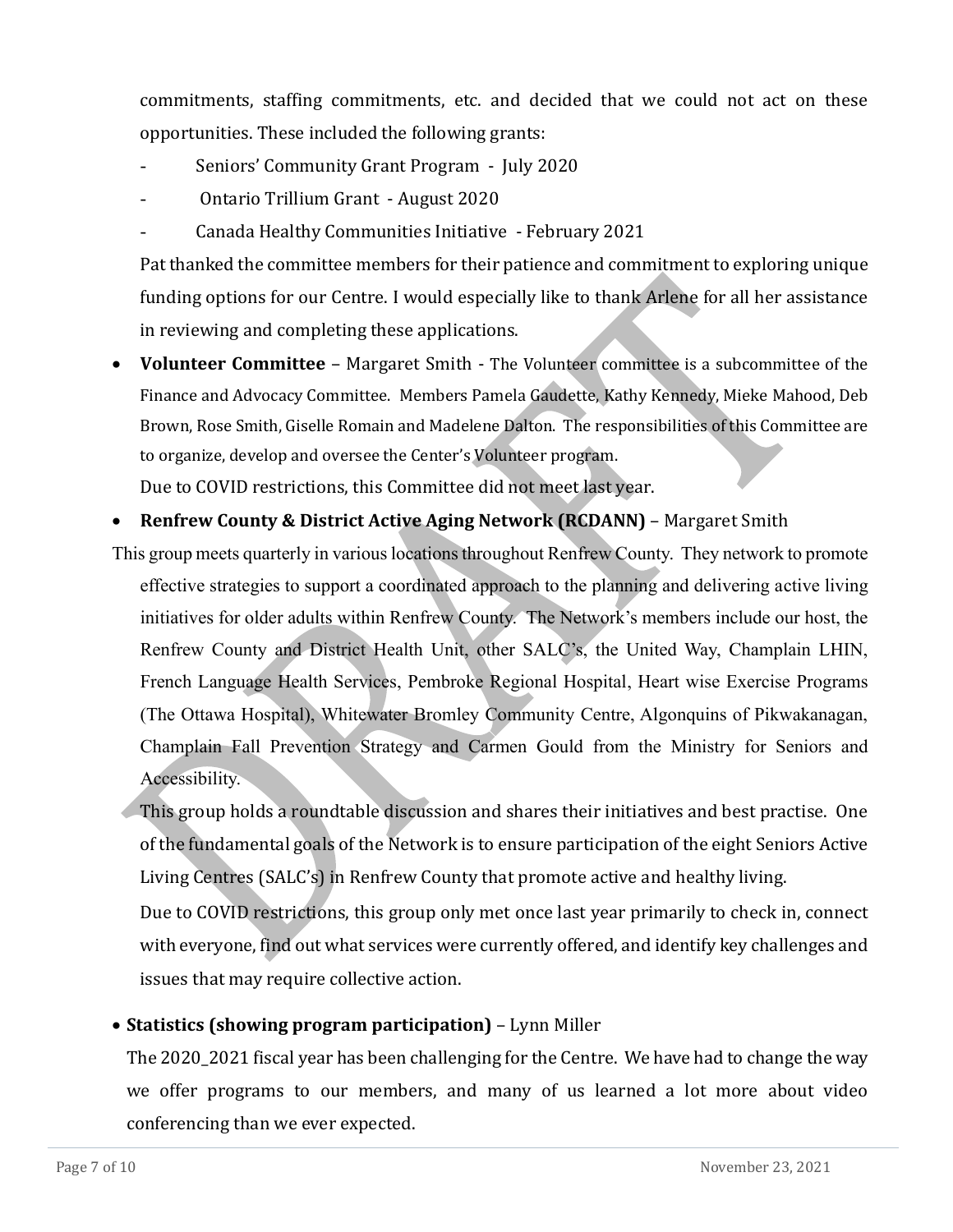We began offering programs via different methods. For example, senior Centres Without Walls (SCWW), a phone-in program, was introduced. We were able to provide various educational programs, fun games, and opportunities to socialize over the telephone. One of the more popular programs through SCWW was Mindful Meditation.

We also began to provide programs through Zoom. Because we could not meet in person throughout much of 2020-2021, we could provide programming through video conferencing to those members who have computers. Some of the popular programs through Zoom were 50+ Active Fit, Real Bridge, Educational Presentations, Book Club and social events.

We were also able to partner with the West Champlain Family Health Team to post some of our 50+ Active Fit classes on YouTube and with Cogeco to provide daily exercise classes to anyone with a Cogeco subscription.

- **Number of Participants:** 4,558 people attended programs above, either in person or through Zoom. Unfortunately, we were not able to collect statistics from Cogeco.
- **Volunteer Hours**: Our volunteers donated approximately 3,379 hours to the Centre. These hours included Board members, our new Social Prescription volunteers, who connect with people in the community, leading programs or classes, working on special programs such as the Trivia Night in partnership with the City of Pembroke, maintenance and many more activities. Our Centre would not be able to function without the work of these amazing volunteers, and we thank all of you.
- **Secretary –** Cheryll Stott reported the following correspondence from April 1, 2020 March 31, 2021.

Cards sent Sympathy Cards – 16; Thinking of You – 16; Get Well – 3; Thank You – 10; Anniversary – 2 and Christmas Cards – 11 for a total of 58 cards.

- **Property –** Arlene Ling reported on behalf of the Property Committee's work during the year.
	- o Upgraded the existing security system with the installation of extra cameras
	- o Installed an electronic door lock on the back door
	- o Installed the "Ring" doorbell system on both the main front entrance and rear exit.
	- $\circ$  Lorne Troutman oversaw the purchase and installation of the outdoor electronic sign
	- o Thank you to Mark Ling, Gary McKay and Mike Montaigne for assisting Shawn Behnke with installing the new video equipment and helping with modifying the audio system to be compatible with the video system.
	- o General maintenance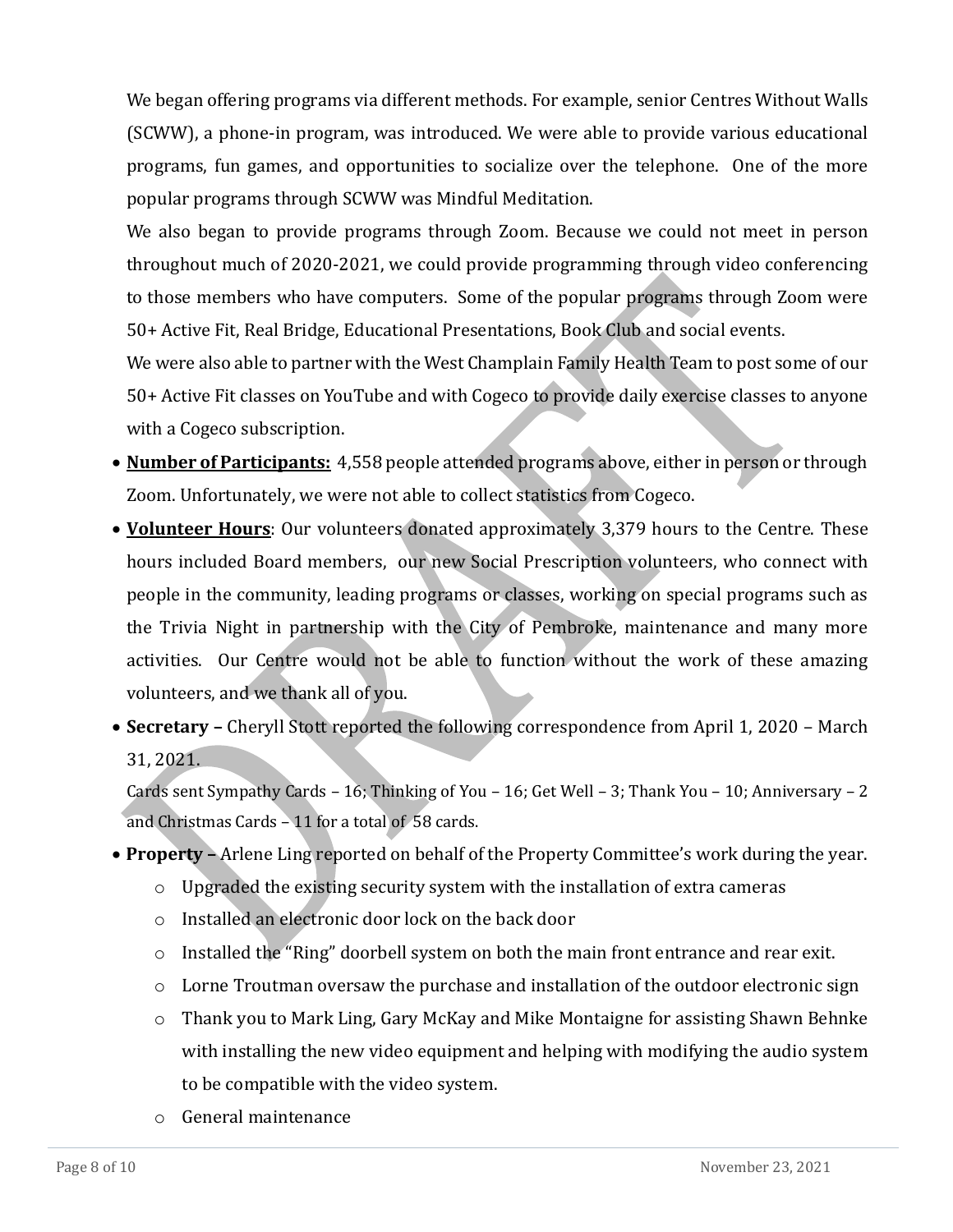- o Thank you to:
	- Gary McKay as technical lead for Zoom presentations and the exercise classes.
	- Mark Ling for his help with any maintenance and general support at the Centre
	- Lorne Troutman, as Board Treasurer as a project manager with many aspects of property
- o Ruth and Garth Alberts, custodians for nearly ten years, retired in July 2021. Pat Wolfe, Lynn Miller, Lorne Troutman and Arlene Ling interviewed three candidates, and the Centre is pleased to announce the hiring of Jennifer and Mark Coburn in this role effective November 8. 2021. Thank you, Pat, Lynn and Lorne!
- Open Floor Questions on 2020-2021
- 6. New Business
	- Renewal Strategic Partnership with the City of Pembroke. This partnership has as identified in the President's Report. This partnership has been beneficial in offering the Centre financial stability and Pembroke's residents with programming.
	- SCWW Senior Centre's Without Walls and Virtual Zoom Zoom programming is continuing and moving forward. The Centre introduced SCWW phone-in as alternative programming during the COVID-19 lockdowns. However, with more activities and programs opening up for in-person attendance, participation is dwindling. So, for now, the SCWW monthly programming will be on hold, and we will look at scheduling in the future if there is another lockdown preventing in-person attendance.

In-person programming continues with activities introduced monthly. Pat encouraged everyone to read the monthly newsletter for the up to date schedule.

• Ontario Not-for-Profit Corporations Act (ONCA) - Pat Wolfe reported that the Ontario government had passed the ONCA this year to align with the federal Not-For-Profit Act and for all not-for-profit organizations to be consistent and standardized across the Province. This new legislative Act will modify the organization of the Centre, the rules we have to follow, the reporting mechanism, the election process of the Centre's Board of directors, our By-Laws and other governance rules. Ad-hoc committee members: Pat Wolfe, Lynn Miller, Margaret Smith, Kathy Kennedy, and Cheryll Stott